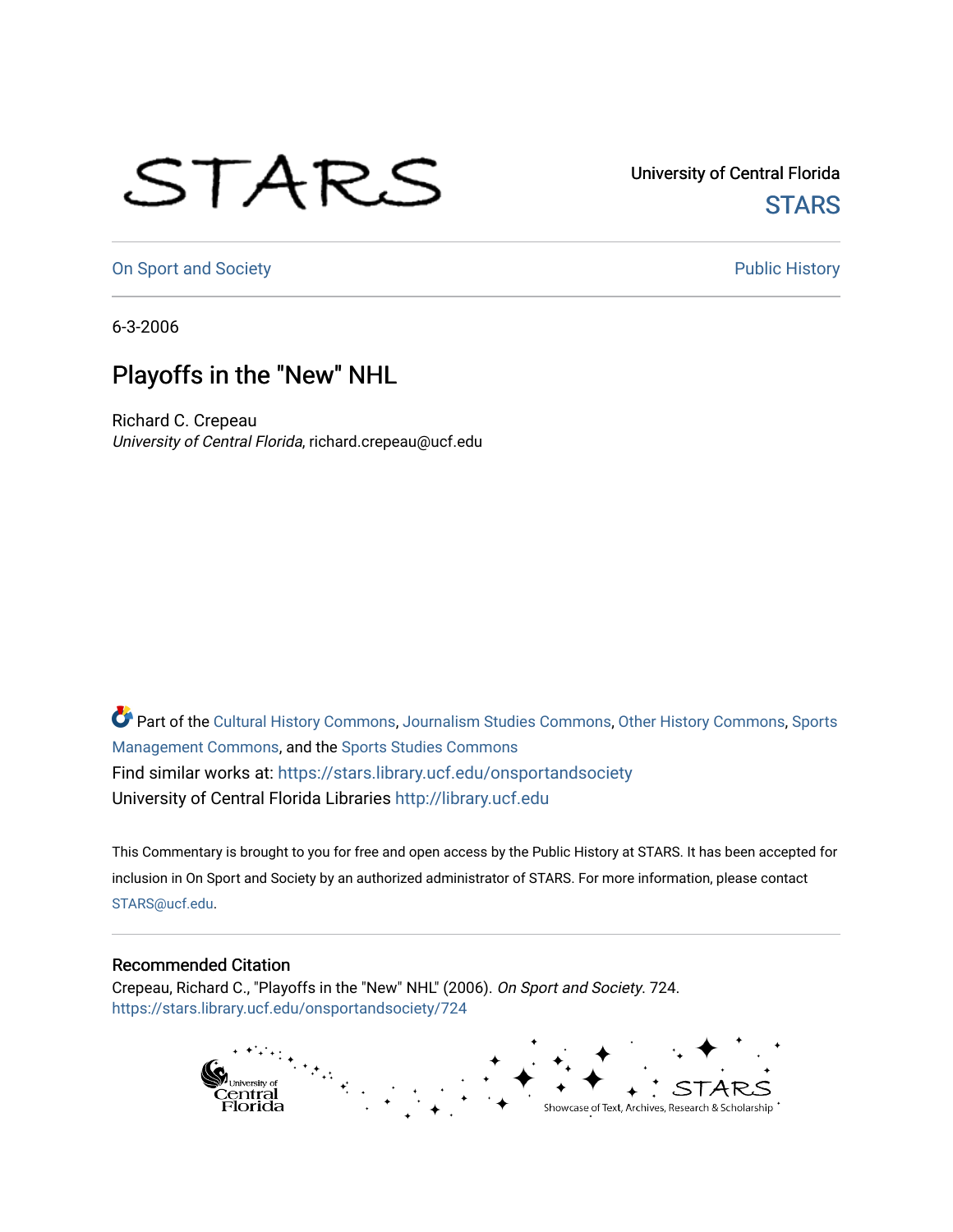## SPORT AND SOCIETY FOR H-ARETE Playoffs in the "New" NHL JUNE 3, 2006

This is for all those out there who have been watching something other than the Stanley Cup Playoffs. Whether you have been mesmerized by American Idol, following the fortunes of the NBA, or been caught up in the new baseball season, the time has come to abandon these minor matters and focus on the Stanley Cup Finals. The new NHL has arrived. What is really new are not just the rules, but the fact that the same rules applied by the referees in the regular season are being followed in the playoffs.

If you haven't seen the new National Hockey League you are in for a major surprise and treat. If you are among those who prefer international or Olympic hockey to that of the NHL, you will love the new rules. If you are among those who prefer college hockey to that of the NHL, you will love the new rules. If you are among those who saw hockey in terms of the old Rodney Dangerfield line, "I went to a fight the other night and a hockey game broke out," you will not recognize the new NHL.

From the beginning of the season the new NHL has been in evidence. The elimination of the red line as applied to the offside pass has served to open up the offense. The effect has been to reduce the number of stoppages of play and create more passing opportunities for breakaways and two-on-one situations.

More importantly, the strict enforcement of "hooking" and "interference" has meant a much faster and offensive minded game. The strict enforcement of "boarding" and "cross-checking" and "tripping" has aided and abetted the free flow of the game.

A simple matter of strict rules enforcement and the elimination of the off-sides pass have combined to make this a free-flowing end-to-end game which even with the smaller North American rinks has given the new NHL more of a European look. The premium now is on skating and passing, and speed is of the essence. For defensive play this has meant adjustments and new strategies and a need for better skaters and stick-handlers.

For those who believe that hockey of this kind will become too soft, think again. The higher speeds have led to harder checks and the slam and bang that so many like in hockey have been enhanced in the new NHL. It is simple physics: Speed plus mass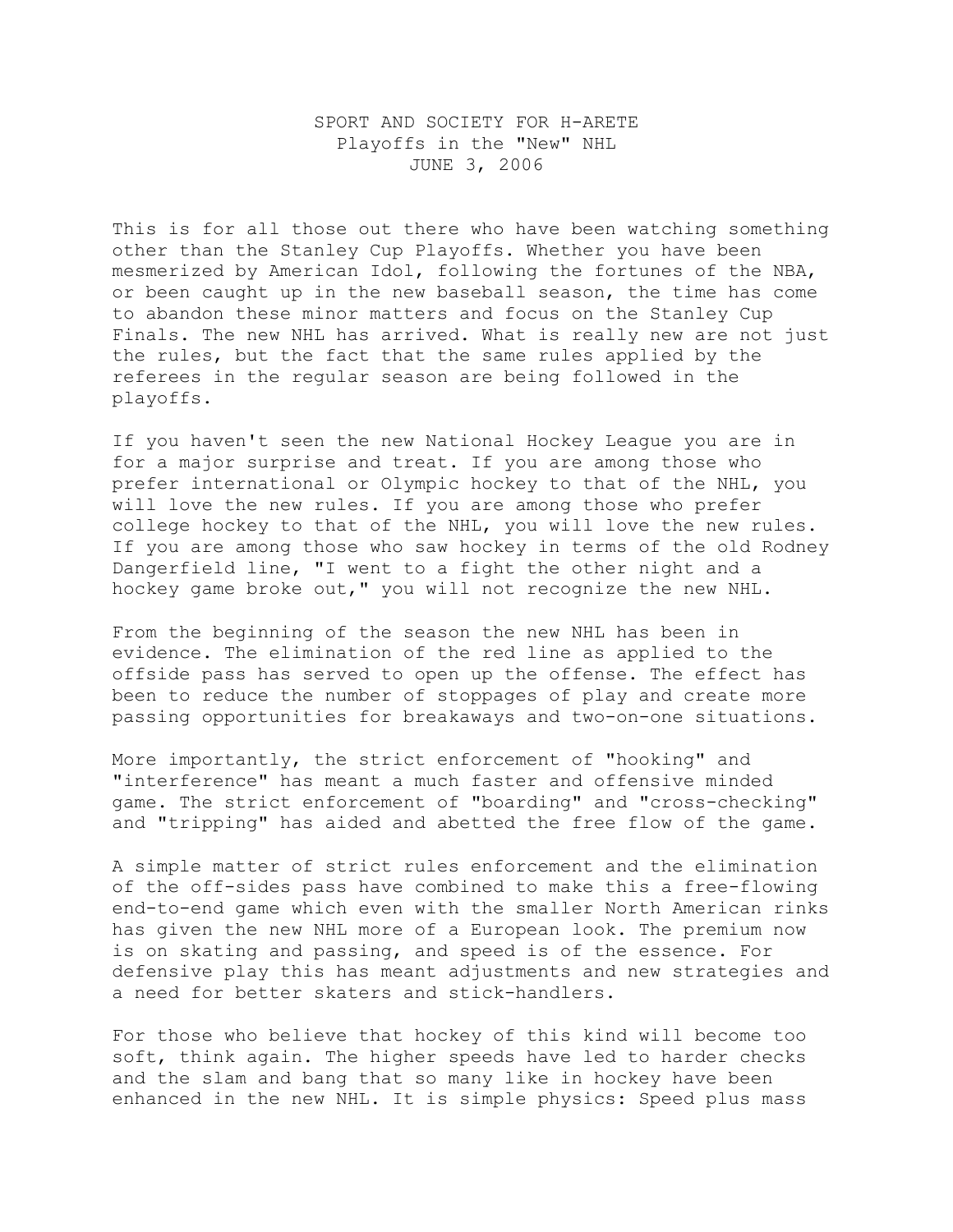equals harder hits. There is nothing soft about the new NHL. Hockey remains a collision sport.

The final four teams in the playoffs, Buffalo, Carolina, Anaheim, and Edmonton, were all teams with a surplus of speed and exceptional skating and passing abilities. The two conference final series featured the best hockey I have seen in the NHL since the glory days of the Gretzky-led Edmonton Oilers that dominated the 1980s and led the NHL out of the dark days of thug hockey.

In both conference finals you could sit and watch two teams move with incredible speed and fabulous passing up and down the ice. At times there would be no whistles to stop play for four to five minutes. It was in many ways excruciating to watch if you were pulling for one team or the other, as scoring chances kept coming, fortunes kept swinging back and forth, and when the whistle final stopped play you, almost as much as the players, let out a sigh of relief that the building tension had been released.

It should also be noted that skill levels in this game have increased dramatically. Many of the kinds of passes and stick handling that one only saw from the very top players is now on display by a majority of those on the ice. The stickhandling skills, the ability to reach behind for a pass, taking a puck out of the air with the stick, now seem almost commonplace. The seemingly impossible pass, the contortions of the body to produce shots where there are none, and the obvious vision of the ice and the play, once the province of players at Gretzky's level, are now seen several times each game.

The two remaining teams playing the best of seven series for the Stanley Cup typify the new NHL and will put great hockey on display. The Carolina Hurricanes have tremendous speed and passing abilities. I have seen them several times over the course of the season and have watched them dominate games against the previous Stanley Cup winner, the Tampa Bay Lightning. They will have home ice and that will work to their advantage, as they have been much more effective in Raleigh than on the road.

The Edmonton Oilers, the more improbable finalist of the two teams as they barely made the playoffs, have been playing the best hockey of the playoff season. One key has been a very hot goalie in Dwayne Roloson, who was acquired just before the trading deadline from Minnesota. The other key has been their